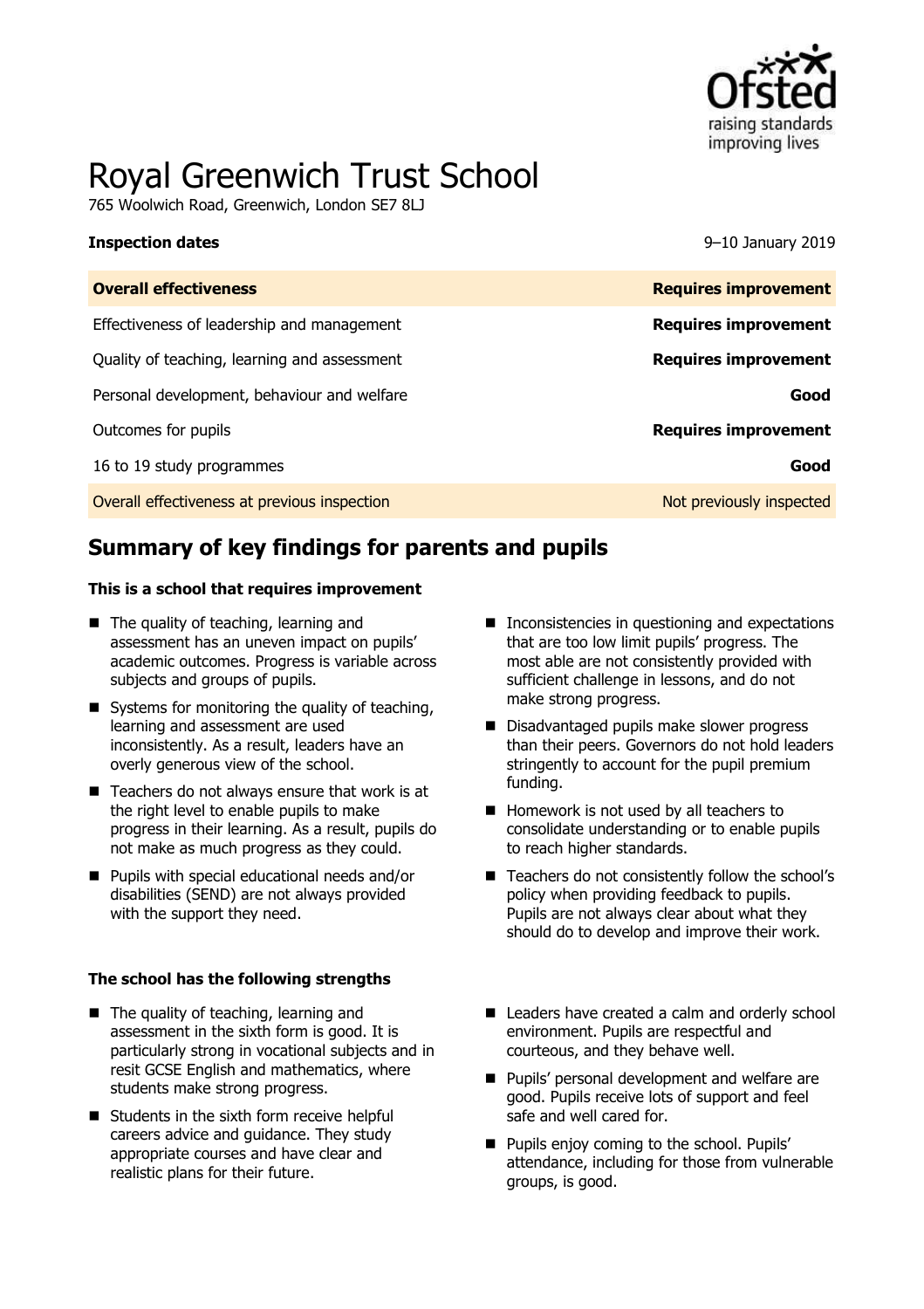

# **Full report**

### **What does the school need to do to improve further?**

- Improve the quality of leadership and management by ensuring that:
	- systems for monitoring the quality of teaching, learning and assessment provide accurate information that is used by teachers to help them plan
	- the pupil premium funding is used effectively, so that disadvantaged pupils make strong progress
	- policies for providing feedback to pupils are applied consistently, so that pupils know what they need to do to improve their learning.
- **IMPROVE THE QUALITY OF TEACHT AND META EXAMPLE IN A THE INCOCONTRALIST IN THE INCOCONTLE IN THE INCOCONTLE INCOCO** 
	- teachers' expectations of pupils' work in all subjects are consistently high
	- most-able pupils have tasks that are suitably challenging
	- pupils with SEND have work matched to their needs and starting points
	- questioning is used routinely to check how well pupils are doing, and to deepen their knowledge and understanding
	- homework is used to help pupils consolidate and strengthen their learning.
- An external review of the school's use of pupil premium funding should be undertaken in order to assess how this aspect of leadership and management may be improved.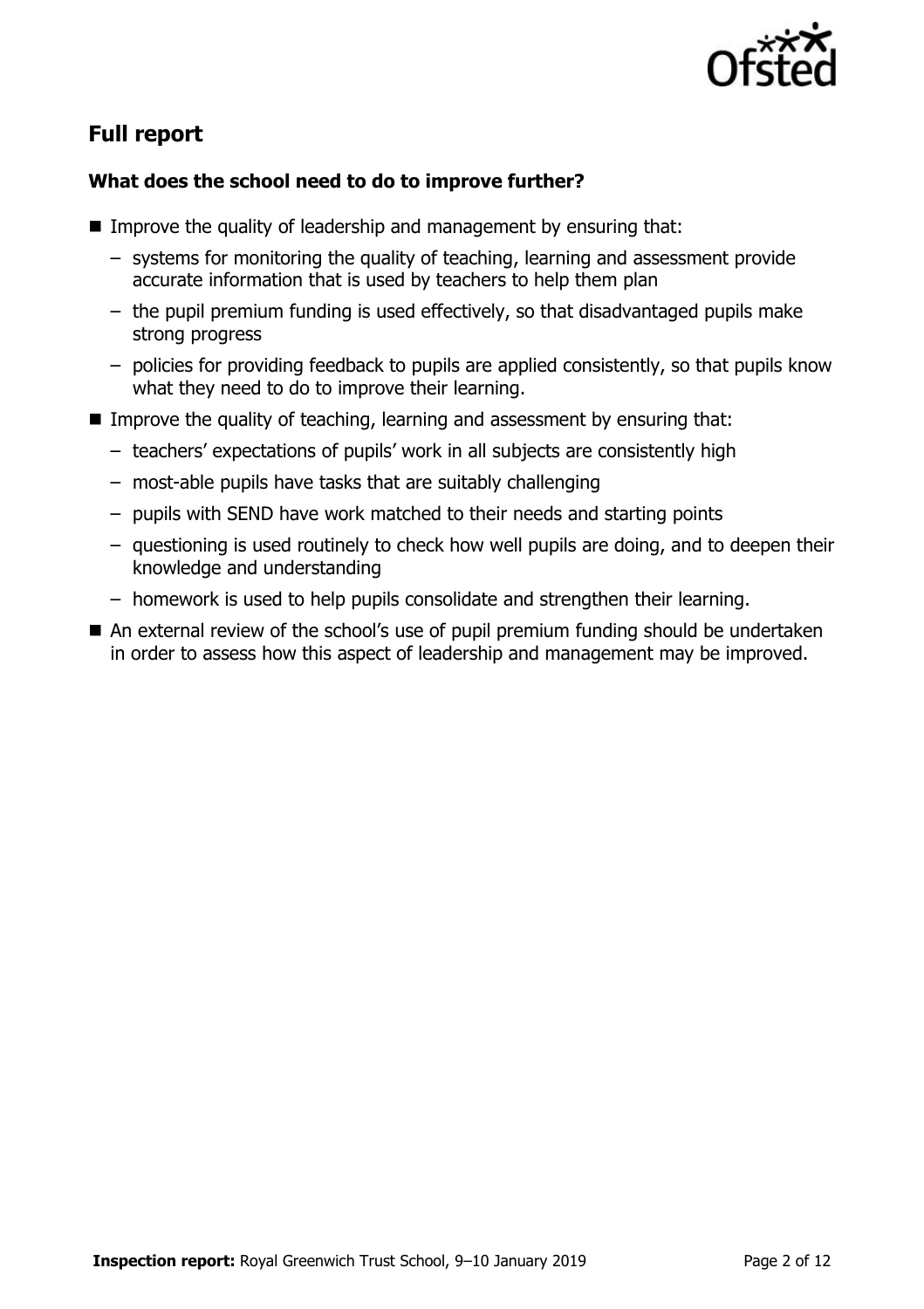

# **Inspection judgements**

#### **Effectiveness of leadership and management Requires improvement**

- **Inspectors recognised that leaders have made improvements to the school. However,** leaders' own evaluations are overly generous.
- **E** Leaders have managed a period of change well and introduced a range of systems to develop and support a growing school. Many of these initiatives, including the system for monitoring pupils' progress, are not yet embedded.
- **E** Leaders have created a calm learning environment. This has been a priority for leaders since the school opened, and their plans have worked well. There is very little low-level disruption in lessons and, when it does occur, it is dealt with quickly.
- Disadvantaged pupils achieve less well than their peers. There are plans in place to improve the progress of this group of pupils; however, they are not working effectively. Leaders do not have an accurate understanding of how well the additional funding for this group of pupils is used.
- Leaders are developing a curriculum plan for key stage 4. Pupils in Year 8 will begin their GCSE programmes of study at the beginning of Year 9. There is some uncertainty among leaders and pupils about what the curriculum will include. Pupils who spoke to inspectors said that they would like more information about what they are going to study.
- Additional funding for pupils with SEND is adequately used. However, leaders do not ensure that all pupils with SEND receive consistently strong support in lessons. This is because teachers do not have an accurate understanding of what pupils need to help them learn. This limits the impact and usefulness of other adults in the lesson.
- Pupils' spiritual, moral, social and cultural development is promoted across the school. Pupils benefit from opportunities to learn about a range of cultures and enjoy the wide range of enrichment activities offered by the school. One pupil told inspectors that: 'the school accepts anyone and everyone, and we don't discriminate against culture or background'.

#### **Governance of the school**

- Governors are experienced and committed. They are aware of the challenges facing the school.
- Governors appreciate the difficulties leaders have in recruiting new staff. They understand the complexities of managing the school community on a relatively small site, while waiting for a new building to be constructed.
- Governors support leaders where they can, including brokering support from another school within the trust.
- Governors are keen for the school to improve, and they hold leaders to account effectively in several areas, including the sixth form.
- In some areas, governors are not given sufficient information to hold leaders to account effectively, including for the progress of disadvantaged pupils. Consequently,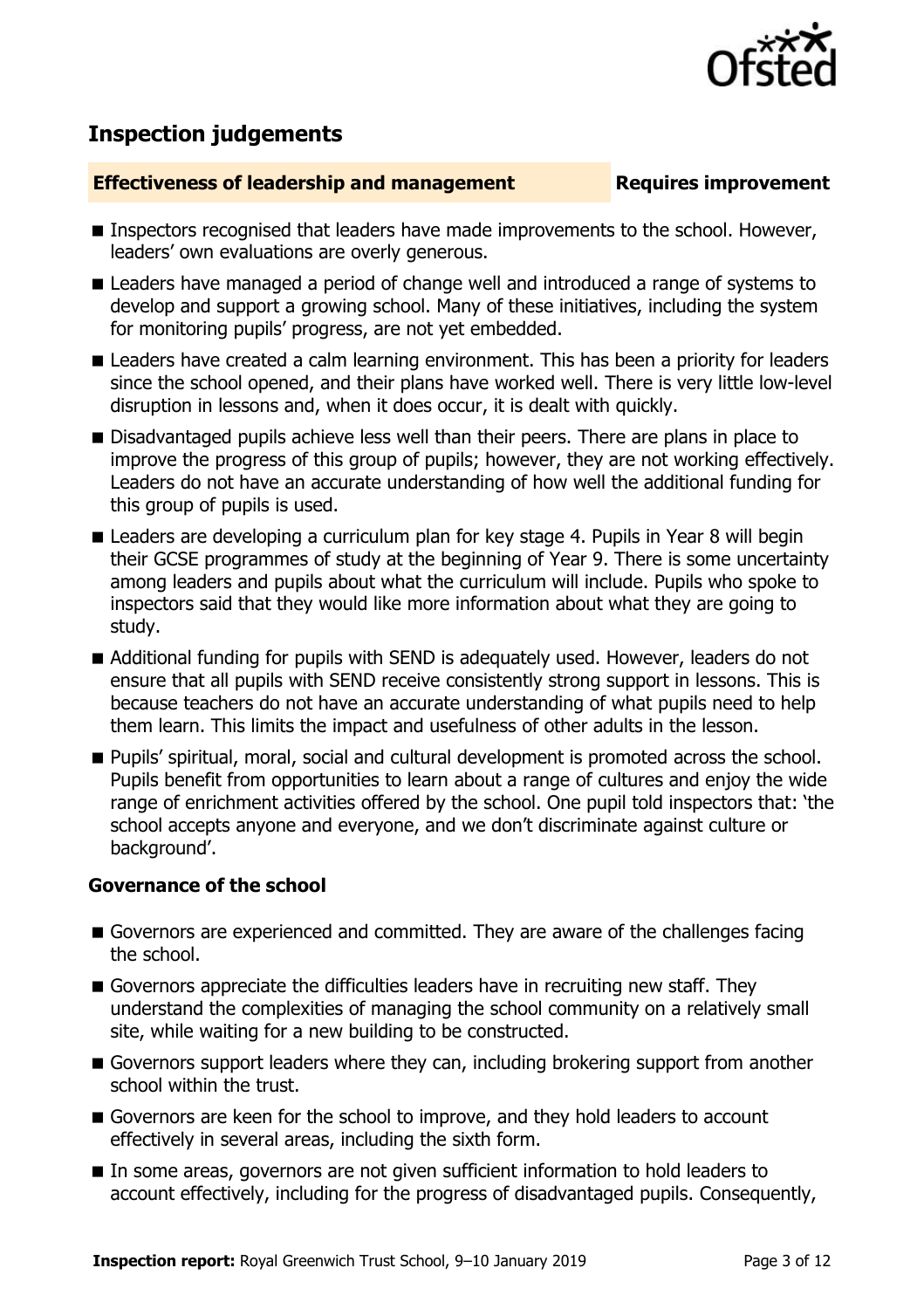

governors do not have a clear understanding of how well the additional pupil premium funding is being used.

### **Safeguarding**

- The arrangements for safeguarding are effective.
- **E** Leaders take their responsibility seriously to keep pupils safe. Procedures for recruiting staff are robust, and leaders ensure that all employees in the school are suitable to work with children.
- Leaders maintain up-to-date records of all staff employed in the school, and ensure that they all have appropriate and up-to-date safeguarding training.
- Leaders have clear systems in place to keep children safe. Leaders log all concerns accurately, and maintain detailed records of the action taken to keep children safe.
- Staff know the warning signs that may suggest a pupil is at risk from harm. They know what to do if they are concerned, and leaders refer concerns to the appropriate agencies in a timely manner.
- Leaders have a comprehensive understanding of local factors affecting the school, including the risks associated with gangs. They work well to ensure that pupils know how to keep themselves safe outside the school, and when they are online.
- **Pupils who spoke to inspectors said that they feel safe in the school. They are clear** about what to do if they are concerned about themselves or others. Parents and carers who responded to the Parent View questionnaire share this view, and said that their child feels safe in the school.

#### **Quality of teaching, learning and assessment Figures improvement**

- The quality of teaching, learning and assessment is inconsistent across the school. It is strongest in vocational subjects and in resit GCSE English and mathematics in the sixth form.
- **Pupils behave well during lessons. They approach their learning with a positive** attitude, and are well prepared for their lessons. When answering questions and listening to others speak, they are respectful and courteous. This ensures a good environment for learning.
- There is considerable variability in the presentation of pupils' work. In some subjects, particularly in key stage 3, pupils do not take sufficient pride in their work. Work in books is sometimes well presented, particularly in the sixth form.
- Teachers' planning is coordinated well across the school. Lessons are organised in a systematic way across departments, and there is a clear structure, which is understood by staff and pupils.
- **E** Leaders have recently introduced a system for monitoring and reporting pupils' progress. At the moment, this system does not provide an accurate picture of the progress pupils are making. Moreover, teachers do not use this information to help them plan effectively.
- **Inspectors noted that the most able pupils are not being challenged in all lessons.**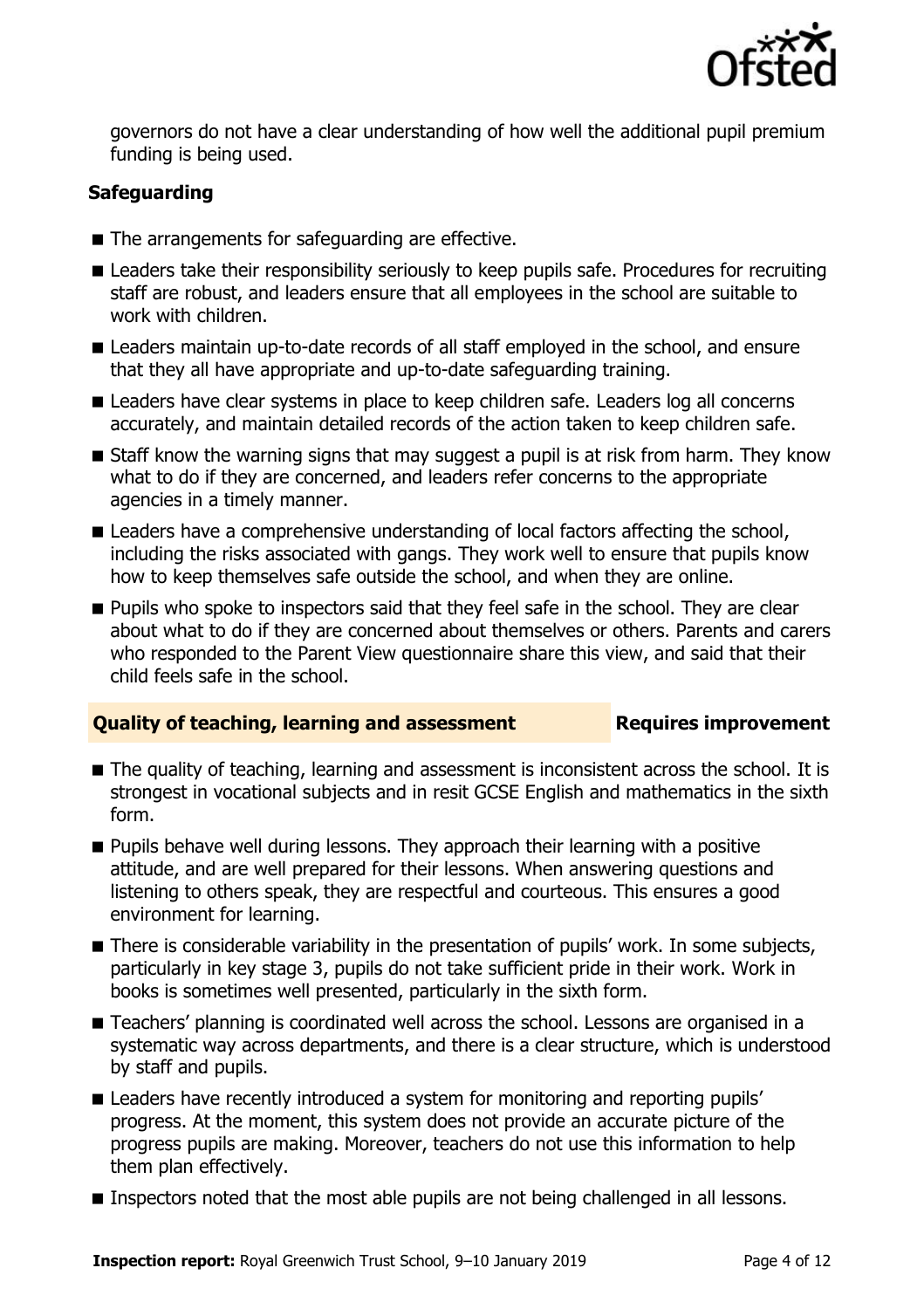

Where challenge activities are offered, the most able pupils do not always choose them. This prevents them from making strong progress.

- **Pupils with SEND are supported in some lessons, but this is inconsistent. Teachers do** not routinely consider pupils' additional needs when they plan. Leaders have employed additional adults to work with pupils with SEND and, although they are keen to help, they are not always given the information they need to support the pupils effectively.
- In a range of subjects, including physical education (PE) and dance, teachers use good questioning skills to check pupils' understanding and to develop their knowledge and skills. In these lessons, teachers use their good subject knowledge to target their questions effectively, taking account of pupils' different abilities.
- Questioning is not consistently strong across all subjects. Inspectors noted that across a range of subjects, including English, teachers opt to ask basic questions, such as those that simply require pupils to recall information.
- Leaders have recently introduced a system for providing feedback to pupils to help them improve their work. In some subjects, this is working well, for example in mathematics. It also works well in the sixth form, where one student commented that: 'it ensures we are clear about what we need to do to make progress'. The system is not as effective at key stage 3, where it needs more time to have a positive impact.
- **Pupils are set homework regularly. However, homework is not always used to** consolidate understanding, or help pupils to strengthen their learning. Pupils told inspectors that they would appreciate more meaningful and helpful homework. This view was echoed by parents.

#### **Personal development, behaviour and welfare <b>Cood**

#### **Personal development and welfare**

- The school's work to promote pupils' personal development and welfare is good.
- Leaders have created a caring school where pupils are well looked after and well supported. Parents who responded to Parent View were complimentary about the school's work to support pupils emotionally.
- **Pupils work well together and show enthusiasm for their learning. They are respectful** and listen to each other's ideas and viewpoints. Inspectors were impressed by the pupils' maturity when discussing issues such as equality and disability discrimination.
- The school's system for managing relationships between pupils is strong. Leaders adopt a restorative approach, and spend time talking with pupils when relationships have broken down. As a result, pupils feel well cared for and valued by staff. The pupils who spoke to inspectors said that pupils respect each other and value their differences. Pupils were keen to tell inspectors that bullying and the use of derogatory language are rare.
- **Inspectors noted the positive relationships between boys and girls. Leaders are keen to** promote equality and diversity, and this has a demonstrable impact on pupils' interactions. Pupils socialise well with each other in lessons, including in mixed PE, where they are taught to respect and value each other.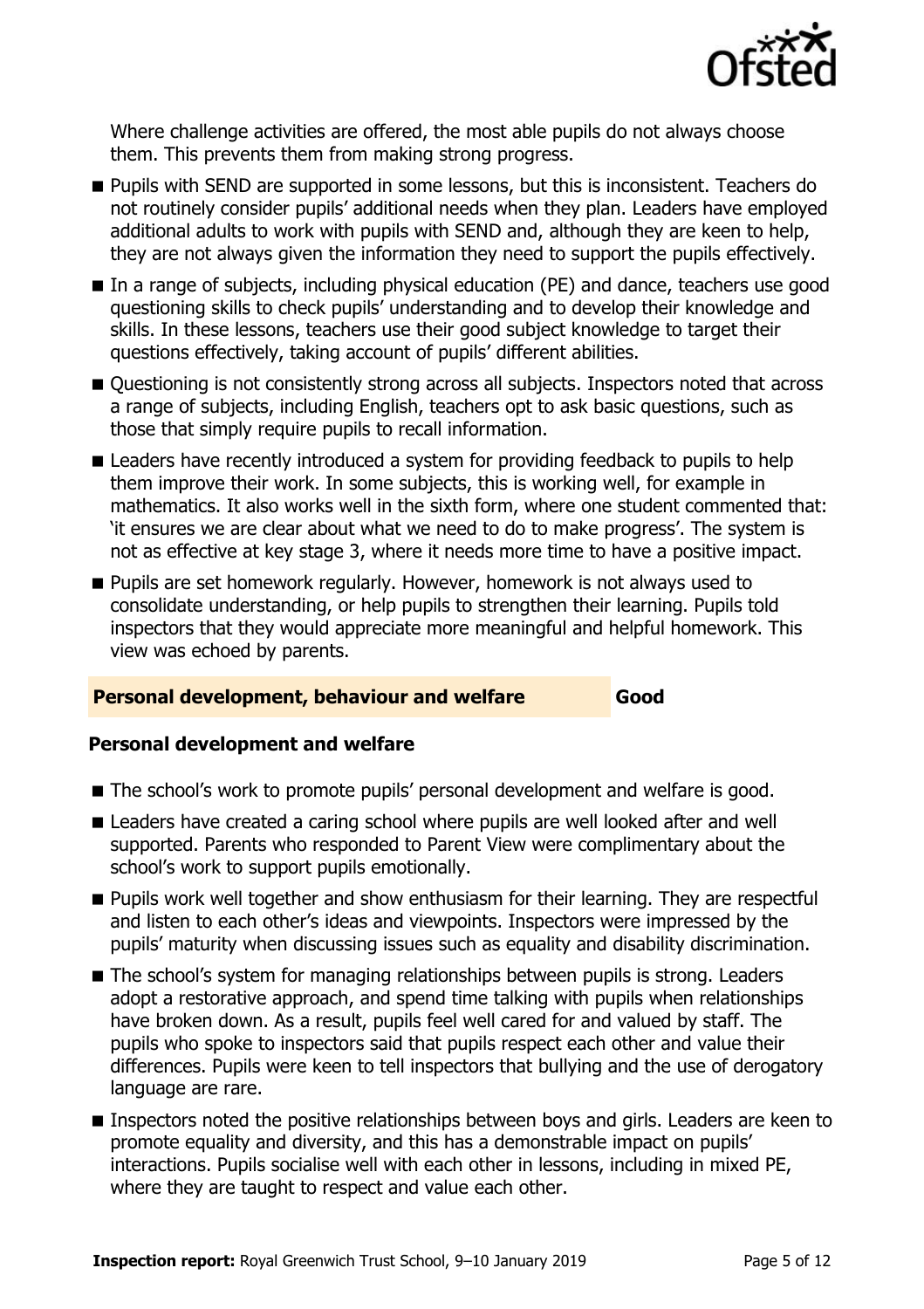

- Although pupils are provided with information about the next phase of their education, they told inspectors that they would appreciate more information about the transition process from key stage 3 to key stage 4.
- The school has good systems in place to deal with any friendship issues or concerns that pupils may have. Older pupils act as mentors for younger pupils, and pupils demonstrate genuine concern for and empathy towards each other.
- **Pupils are taught to value themselves and others. They are taught how to stay safe** online during tutor sessions and in assemblies.
- **Pupils have a good understanding of British values. They talked to inspectors about the** importance of democracy, and were keen to express their ideas about current political issues.
- **Pupils value the wide range of enrichment activities offered to them. They appreciate** the opportunities to visit places of worship, such as Southwark Cathedral, where they learned about the structure of the Church of England. They also value visits to museums. Pupils told inspectors that a recent visit to the science museum had opened their eyes to science, and that it was now a subject they are keen to study in the future.
- **Pupils appreciate the opportunities they are given to take responsibility for themselves** and others. Those who spoke to inspectors were particularly positive about becoming travel ambassadors and promoting good use of public transport.

#### **Behaviour**

- The behaviour of pupils is good.
- There is a calm and orderly atmosphere in and around the school. Pupils are polite and treat each other with respect. Pupils manage themselves well around the school site, which has been reduced in size by the ongoing construction of a new building at the rear of the site. Pupils act sensibly in a confined space. They take turns when passing in tight spaces, and are quick to give others priority.
- **Pupils look smart in their uniforms and are proud of their school. They approach their** lessons positively and are keen to learn.
- **Pupils attend regularly and are rarely late. Leaders have implemented successful** approaches to ensure that all absences are followed up quickly. They work closely with other agencies to ensure that very few are persistently absent from school. As a result, attendance is above the national average and no groups of pupils are disadvantaged by poor attendance.
- There have been no permanent exclusions in the school since it opened, and fixedterm exclusion is only used when all other options have been exhausted. Leaders were quick to notice an increase in the number of Year 8 boys receiving fixed-term exclusions in the autumn term. They responded quickly and effectively, and the number of fixed-term exclusions has reduced.

**Outcomes for pupils Requires improvement**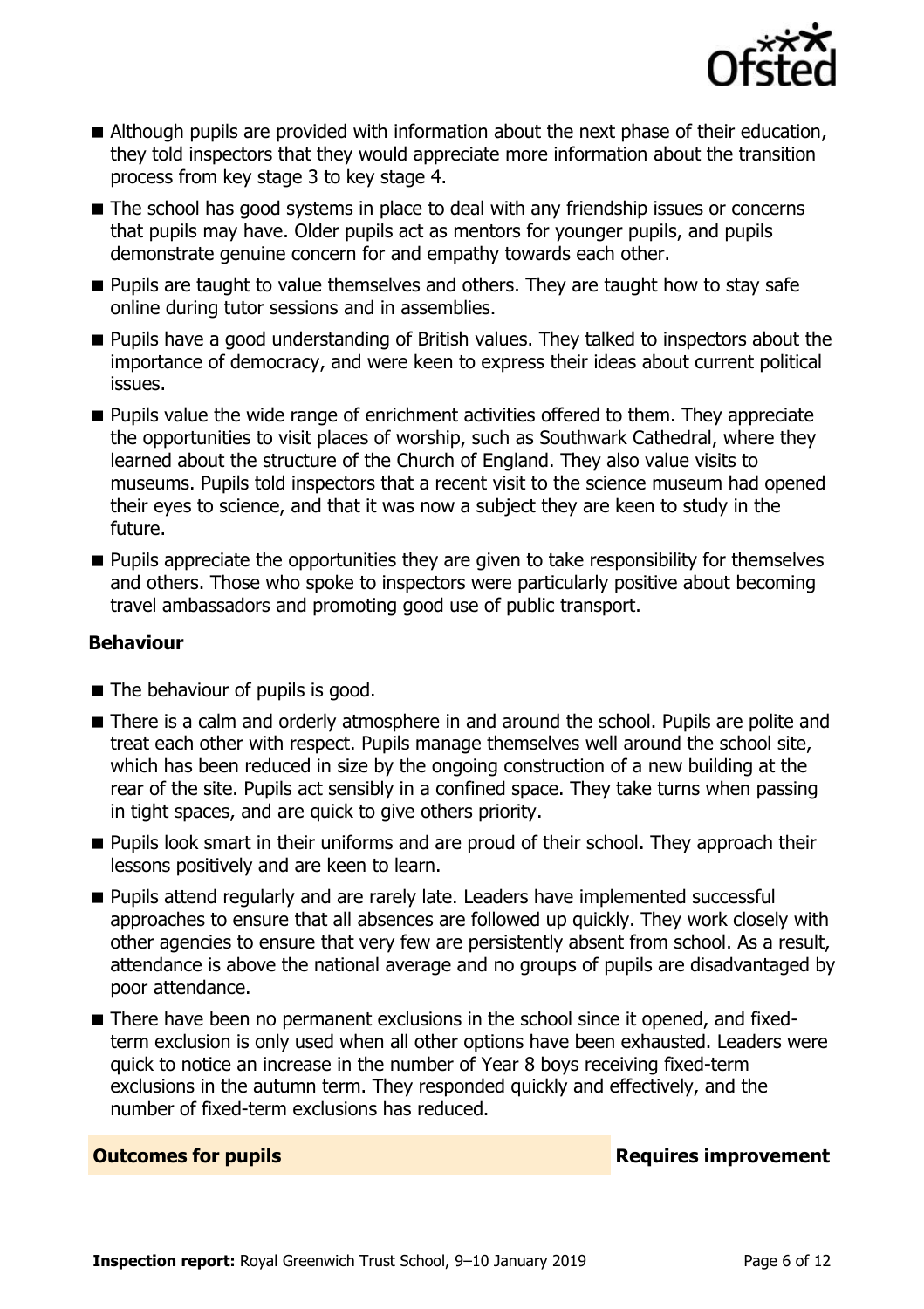

- **Pupils' progress is variable and requires improvement.**
- Students studying vocational courses and those resitting GCSE English and mathematics in the sixth form make strong progress. However, this is not the case in key stage 3.
- The school's own assessment information presents a mixed picture. Some groups of pupils, including pupils with SEND, make slower progress than their peers.
- Teachers do not routinely consider pupils starting points when planning lessons. Too often, pupils are given the same work to do, regardless of their ability. The most able pupils are not challenged appropriately. This prevents them from developing their knowledge and skills as effectively as they should.
- Assessment information and pupils' work show that disadvantaged pupils make slower progress than their peers. This is due to the variability in the quality of teaching and learning, and because teachers do not routinely consider pupils' needs when they plan.
- Work in pupils' books shows pupils make inconsistent progress over time. Pupils make stronger progress in English than in mathematics and science. Inspectors noted that pupils' knowledge is strong, and they develop a wide range of skills in drama and dance. However, this was less evident in other subjects, including history and design and technology.
- The system for tracking pupils' progress has only recently been introduced. Leaders appreciate that it needs refining and embedding before they can be confident that the information it contains provides an accurate picture of each pupil's progress.
- **E** Leaders promote reading. They expect pupils to carry a book with them at all times, and they encourage pupils to choose appropriately challenging texts. Pupils enjoy reading in lessons and they are keen to read aloud.
- **E** Leaders have a plan to support pupils as they transition from key stage 3 to key stage 4. However, pupils who spoke to inspectors said that they do not feel prepared for the transition. Plans to provide pupils with high-quality careers advice and guidance in key stage 3 have been drawn up by leaders, but are yet to be implemented.

#### **16 to 19 study programmes Good**

- **E** Leaders have established a sixth form that provides a good quality of education.
- The sixth form is inclusive and comprehensive. Students join the sixth form from various local schools. A high proportion is required to resit GCSE English and/or mathematics. There were no pupils in the school in Year 11 last year; therefore, all Year 12 students were new to the school in September 2018.
- **E** Leaders have established strong transition procedures that ensure that students integrate quickly and feel part of the school community. Leaders have designed an appropriate curriculum. They go to great lengths to understand what students want to study, and what they need. As a result, students study appropriate qualifications that match their career ambitions.
- The quality of teaching, learning and assessment in the sixth form is typically good. Students achieve well across a range of subjects, including BTEC National Diploma engineering and AS-level English and mathematics. Teachers ask probing questions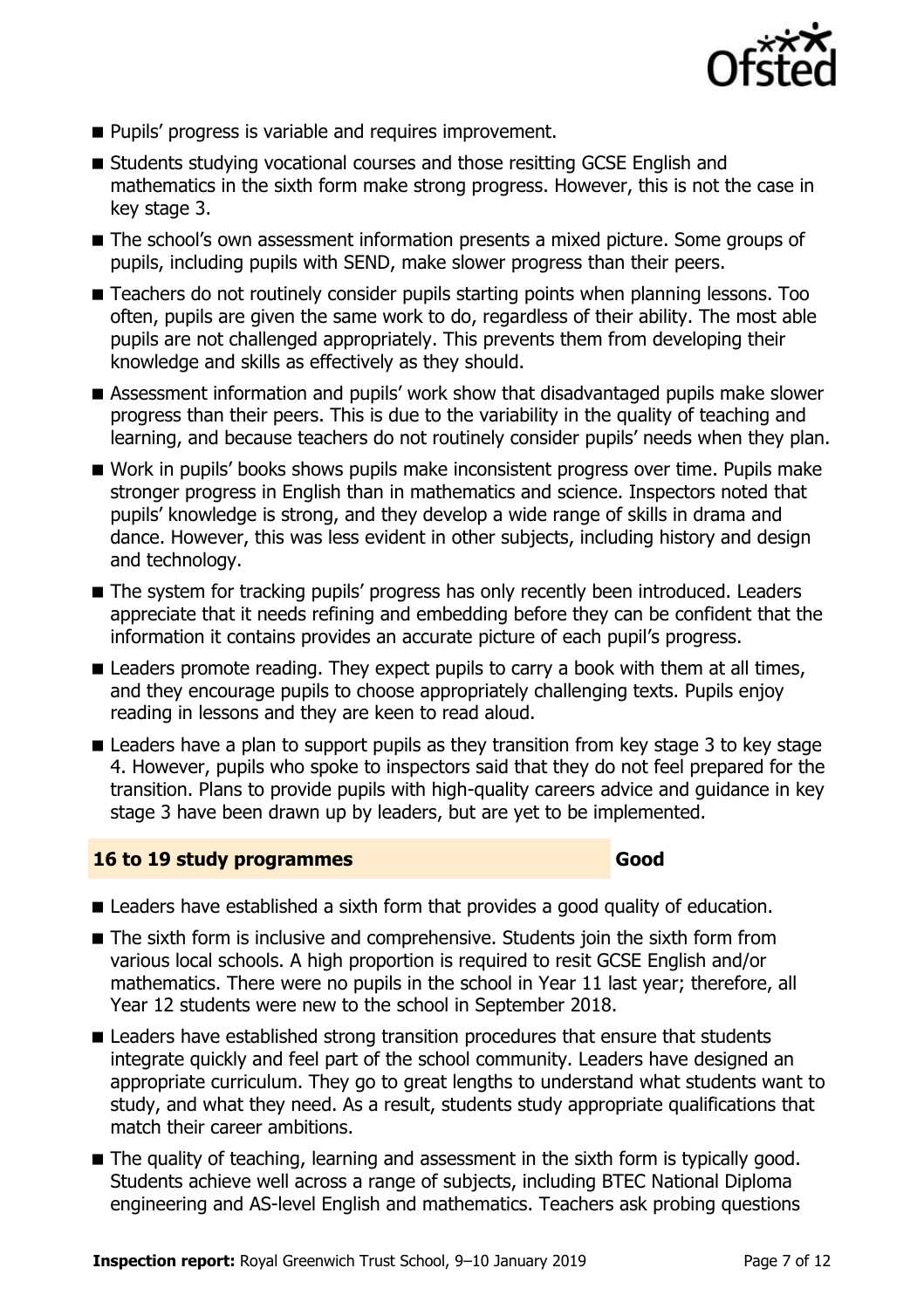

that ignite students' curiosity and deepen their knowledge and understanding.

- Students' progress in academic subjects is more variable. Not all students achieve as well as they could in these subjects.
- Students who resit GCSE English and/or mathematics do well, and the proportion that improves their grade in these subjects is higher than the national average.
- **E** Leaders closely monitor students' progress, which is recorded and reported termly. Teachers use this information to help them plan effectively.
- Students receive regular feedback from teachers, and this helps them to improve their learning. Inspectors noted that students were confident about what they need to do in lessons and at home to improve their work.
- Students are provided with a range of appropriate support, advice and guidance. Leaders are quick to intervene when students experience any personal difficulties. They provide high-quality careers advice and support for students applying to university. Almost all students who completed their courses in 2018 graduated to higher education, employment, training or apprenticeships.
- Attendance in the sixth form is lower than in the rest of the school. Leaders identified this as a priority last year and, as a result of their actions, attendance in Years 12 and 13 is improving.
- Students benefit from the range of activities provided to broaden their study programmes. Students may apply for the role of student ambassador, which involves them taking on leadership responsibilities. There are also opportunities for peer mentoring and to help younger pupils through a literacy support programme. These aspects of the curriculum meet the requirements of the 16 to 19 study programmes, and make a strong contribution to students' wider development.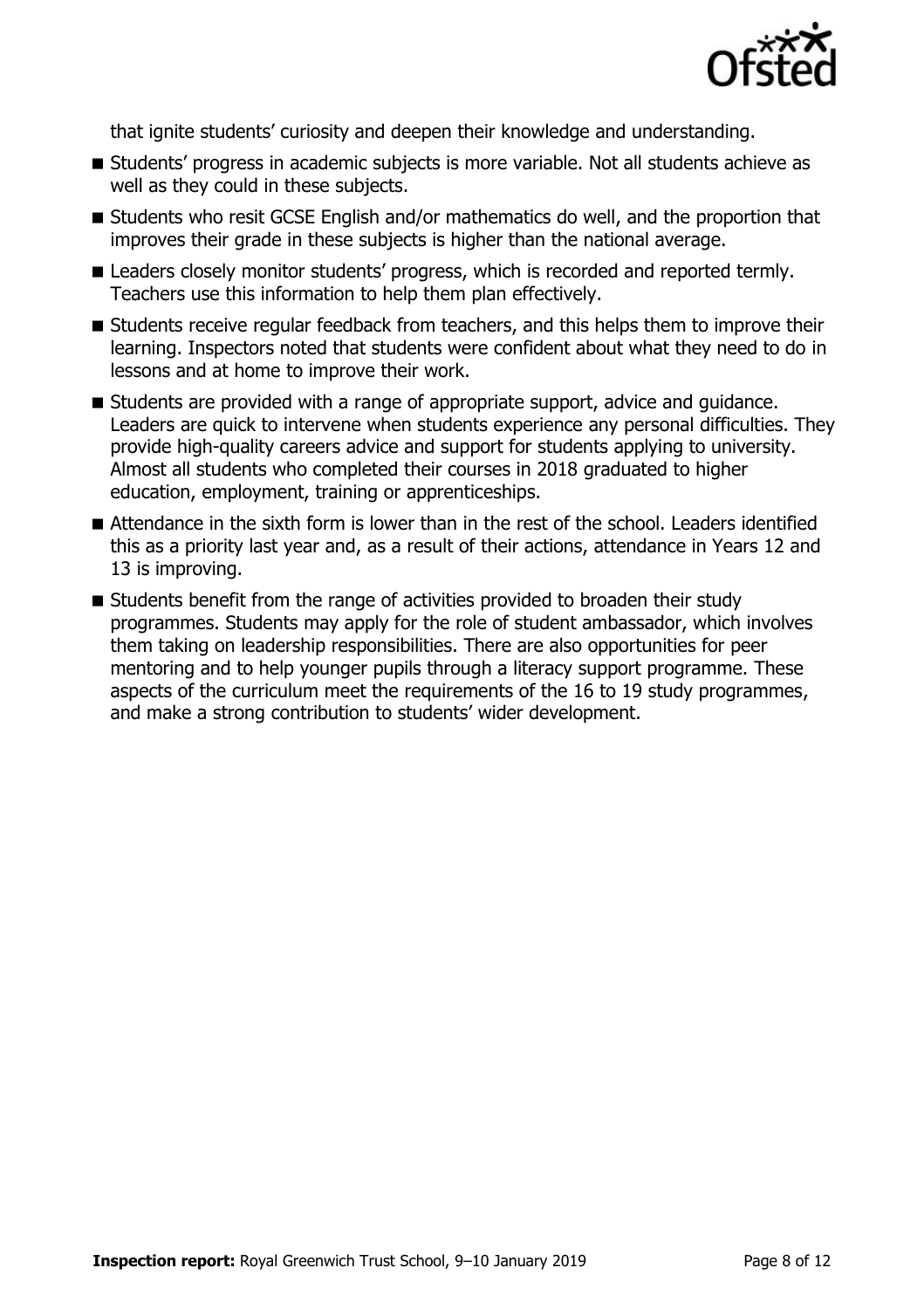

# **School details**

| Unique reference number | 143927    |
|-------------------------|-----------|
| Local authority         | Greenwich |
| Inspection number       | 10067110  |

This inspection of the school was carried out under section 5 of the Education Act 2005.

| Type of school                                           | Secondary Comprehensive      |
|----------------------------------------------------------|------------------------------|
| School category                                          | Academy free school          |
| Age range of pupils                                      | 11 to 19                     |
| Gender of pupils                                         | Mixed                        |
| Gender of pupils in 16 to 19 study<br>programmes         | Mixed                        |
| Number of pupils on the school roll                      | 610                          |
| Of which, number on roll in 16 to 19 study<br>programmes | 298                          |
| Appropriate authority                                    | Board of trustees            |
| Chair                                                    | Mr Christopher Philpott      |
| <b>Headteacher</b>                                       | Dr Richard Marshall          |
| Telephone number                                         | 02083125480                  |
| Website                                                  | http://www.rgtrustschool.net |
| <b>Email address</b>                                     | info@rgtrustschool.net       |
| Date of previous inspection                              | Not previously inspected     |

#### **Information about this school**

- Royal Greenwich Trust School opened in September 2016. It is part of the University Schools Trust.
- Currently there are pupils in Years 7 and 8 and in the sixth form only. The school will reach full capacity in September 2021.
- There are significantly more boys than girls in the school.
- The proportion of pupils who speak English as an additional language is above that of other schools.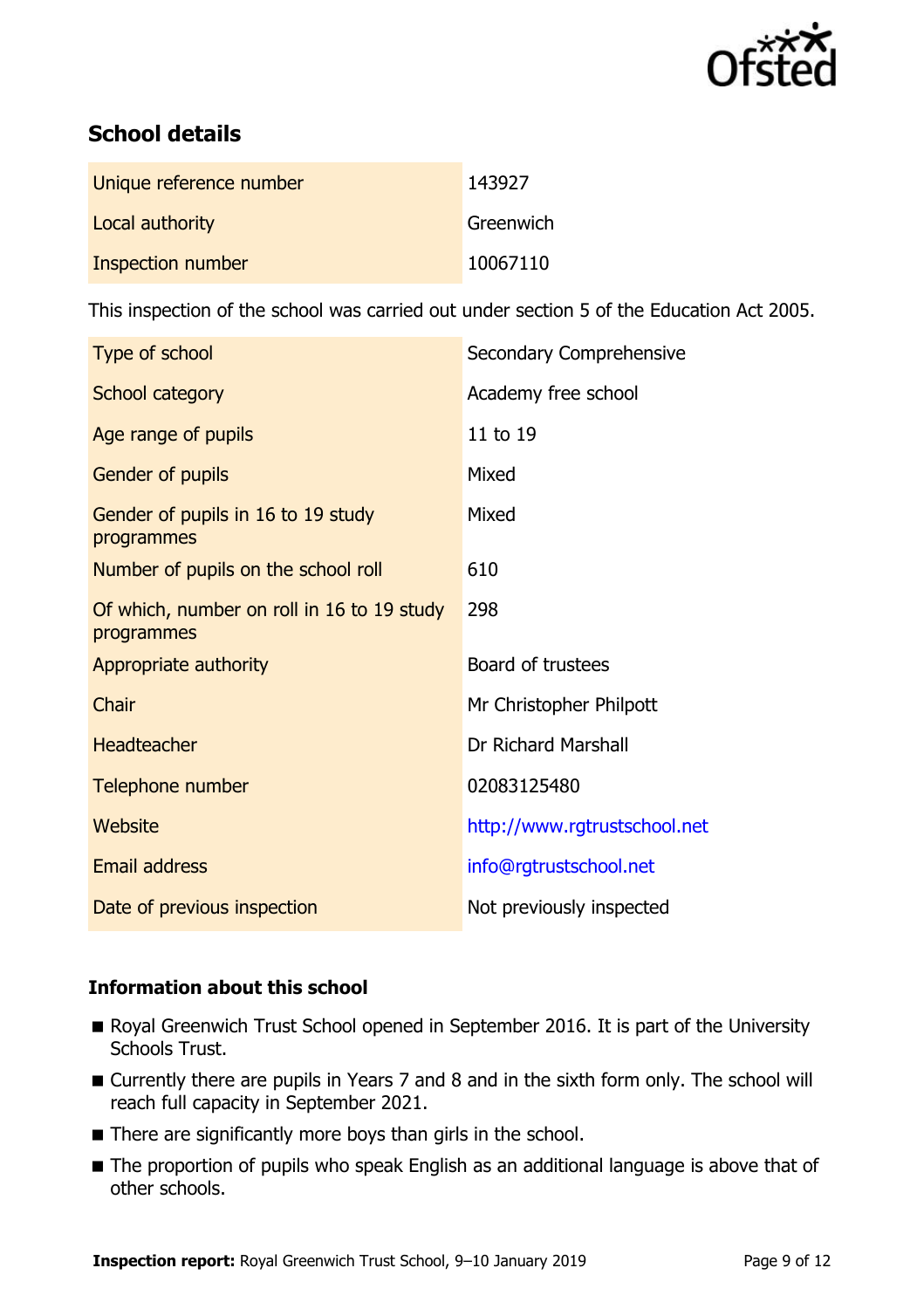

- The proportion of disadvantaged pupils is above the national average.
- The proportion of pupils who have an education, health and care plan is above that of other schools.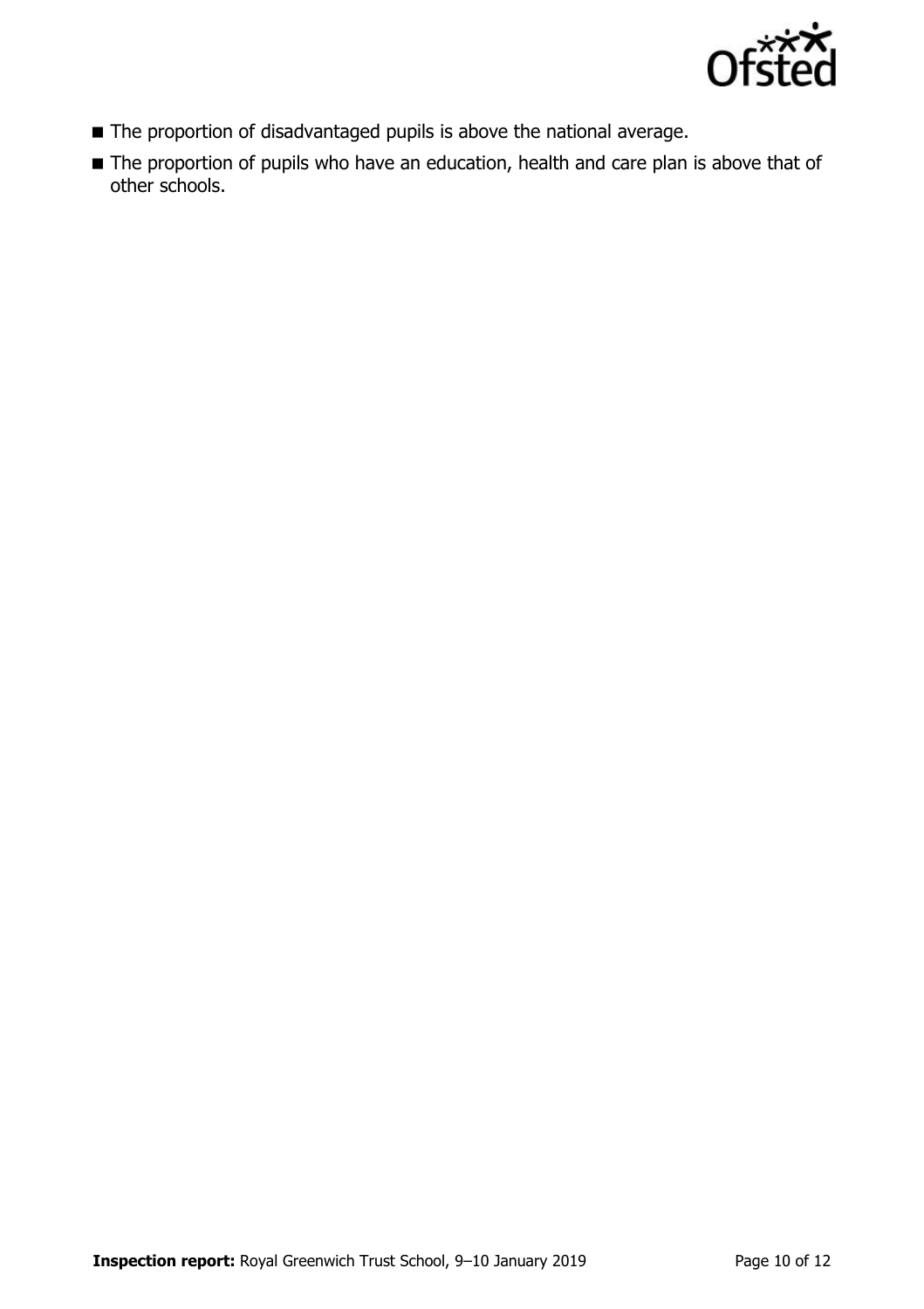

# **Information about this inspection**

- Inspectors visited lessons to observe teaching and learning across a range of subjects. Most of these observations were undertaken jointly with school leaders.
- Inspectors reviewed pupils' learning over time through scrutiny of pupils' books during visits to classrooms. Inspectors also spoke with pupils in key stage 3 and students in the sixth form about their experiences at the school.
- Meetings were held with leaders to discuss their evaluation of the school's effectiveness and the impact of their work. Discussions were held with members of staff, including those at the early stages of their teaching career.
- **Inspectors discussed aspects of the school's work with governors and members of the** multi-academy trust.
- The inspection team reviewed a range of documentation, including information about pupils' progress and attainment, the curriculum, teaching and learning, safeguarding records and procedures, behaviour records and attendance information.
- Inspectors took account of 49 responses to Parent View, Ofsted's online survey for parents.

#### **Inspection team**

| Niall Gallagher, lead inspector | Her Majesty's Inspector |
|---------------------------------|-------------------------|
| <b>Terry Millar</b>             | Ofsted Inspector        |
| Jennifer Bax                    | Ofsted Inspector        |
| James Whiting                   | Ofsted Inspector        |